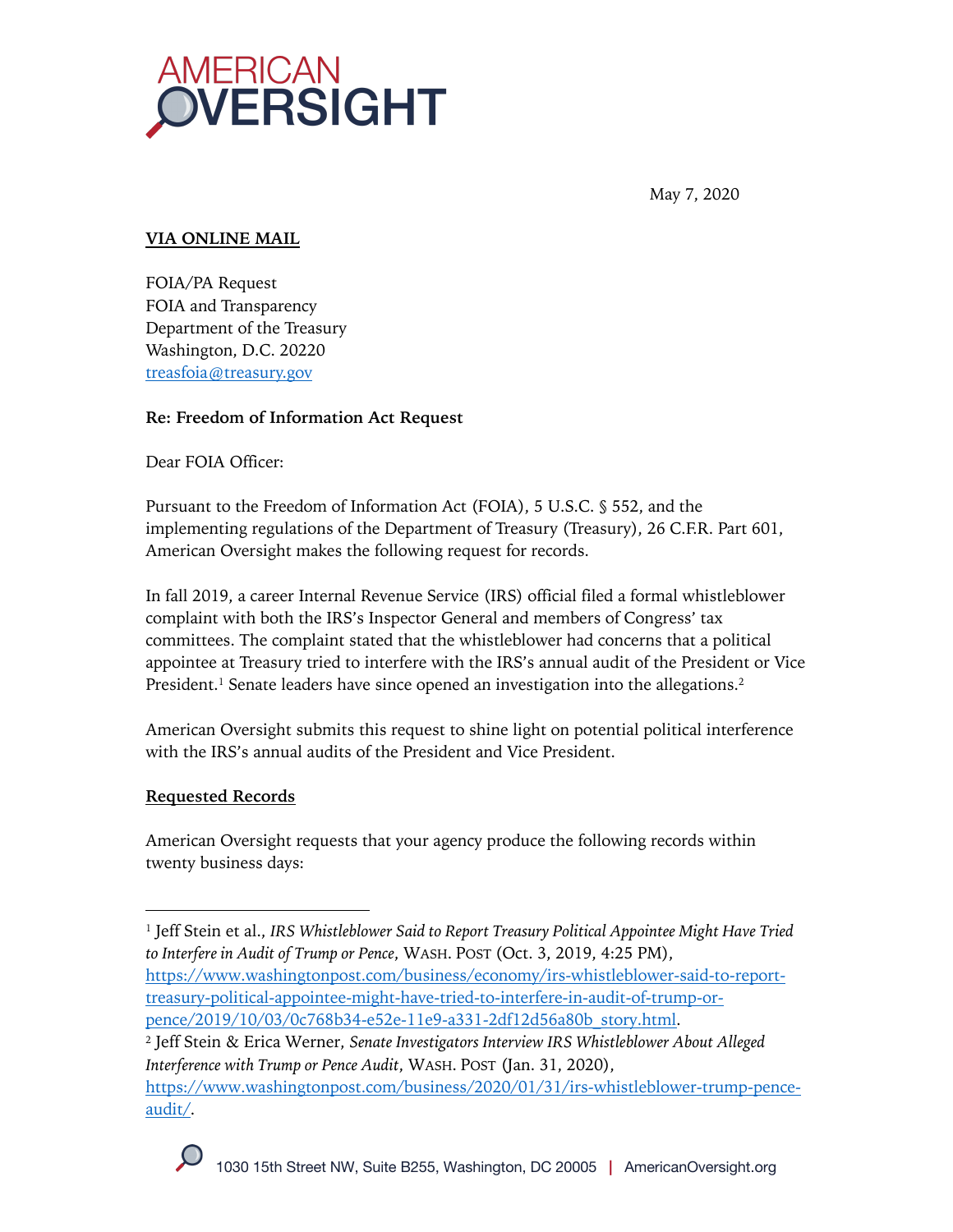All records reflecting communications (including emails, email attachments, calendar invitations, calendar entries, meeting notices, meeting agendas, informational material, talking points, any handwritten or electronic notes taken during any oral communications, summaries of any oral communications, or other materials) sent by (b) the Treasury officials identified below to anyone with an email ending in grassley.senate.gov, finance.senate.gov, mcconnell.senate.gov, or teammitch.com.

Treasury Officials:

- a. Steven Mnuchin, Secretary of Treasury
- b. Anyone serving or acting as Deputy Secretary of Treasury, including Justin Muzinich
- c. Anyone serving as General Counsel or Deputy General Counsel, including Brian Callanan, and anyone serving in an acting capacity
- d. Anyone serving in the capacity of Chief of Staff, Deputy Chief of Staff, or Confidential Assistant to the Secretary of Treasury
- e. Anyone serving or acting as White House Liaison or Advisor, or their Deputy
- f. Anyone serving or acting as a Senior Advisor or Counselor to the Secretary, including Dan Kowalski
- g. Anyone serving or acting as Assistant Secretary for Legislative Affairs or their Deputy, including Brian McGuire, Assistant Secretary for Legislative Affairs
- h. Anyone serving as Assistant Secretary for Public Affairs, including Tony Sayegh and Monica Crowley
- i. David Kautter, Assistant Secretary for Tax Policy, and anyone serving as his chief of staff
- j. Director of the Office of Tax Analysis
- k. Drew Maloney, or anyone serving as Assistant Secretary for Legislative Affairs

Please provide all responsive records from June 1, 2019, through January 15, 2020.

In an effort to accommodate your office and to reduce the number of potentially responsive records to be processed and produced, American Oversight has limited its request to emails sent by the custodians. To be clear, however, American Oversight still requests that complete email chains be produced, displaying both sent and received messages. This means, for example, that both Secretary Mnuchin's response to an email and the initial received message are responsive to this request and should be produced.

Please note that American Oversight's request is not limited to a specific subject area. American Oversight requests all emails between the identified Treasury officials and anyone with the identified email address domains.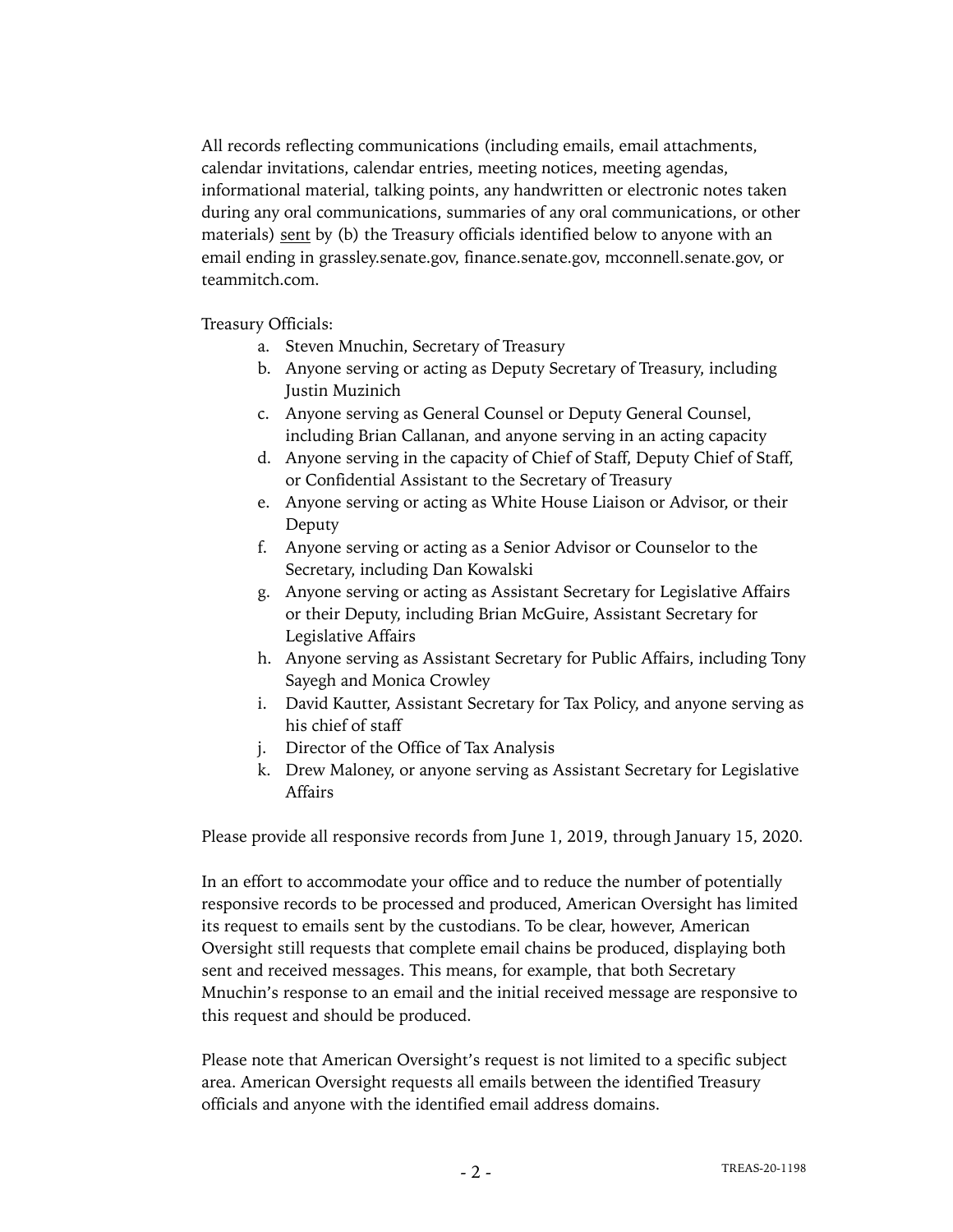### **Fee Waiver Request**

In accordance with 5 U.S.C.  $\S$  552(a)(4)(A)(iii) and your agency's regulations, American Oversight requests a waiver of fees associated with processing this request for records. The subject of this request concerns the operations of the federal government, and the disclosures will likely contribute to a better understanding of relevant government procedures by the general public in a significant way. Moreover, the request is primarily and fundamentally for non-commercial purposes.

American Oversight requests a waiver of fees because disclosure of the requested information is "in the public interest because it is likely to contribute significantly to public understanding of operations or activities of the government."3 The public has a significant interest in the question of whether political actors have sought to influence the annual audits of Vice President Pence and President Trump.<sup>4</sup> Records with the potential to shed light on this matter would contribute significantly to public understanding of operations of the federal government, including illuminating whether career public servants have faced inappropriate political pressure. American Oversight is committed to transparency and makes the responses agencies provide to FOIA requests publicly available, and the public's understanding of the government's activities would be enhanced through American Oversight's analysis and publication of these records.

This request is primarily and fundamentally for non-commercial purposes.<sup>5</sup> As a  $501(c)(3)$ nonprofit, American Oversight does not have a commercial purpose and the release of the information requested is not in American Oversight's financial interest. American Oversight's mission is to promote transparency in government, to educate the public about government activities, and to ensure the accountability of government officials. American Oversight uses the information gathered, and its analysis of it, to educate the public through reports, press releases, or other media. American Oversight also makes materials it gathers available on its public website and promotes their availability on social media platforms, such as Facebook and Twitter.6

American Oversight has also demonstrated its commitment to the public disclosure of documents and creation of editorial content through numerous substantive analyses posted to its website. <sup>7</sup> Examples reflecting this commitment to the public disclosure of

 $3\,5$  U.S.C.  $\frac{6}{3}$  552(a)(4)(A)(iii).

<sup>4</sup> *See, e.g.*, *supra* notes 1 and 2.

<sup>5</sup> *See* 5 U.S.C. § 552(a)(4)(A)(iii).

<sup>6</sup> American Oversight currently has approximately 15,400 page likes on Facebook and 102,200 followers on Twitter. American Oversight, FACEBOOK,

https://www.facebook.com/weareoversight/ (last visited Apr. 2, 2020); American Oversight (@weareoversight), TWITTER, https://twitter.com/weareoversight (last visited Apr. 2, 2020).

<sup>7</sup> *News*, AMERICAN OVERSIGHT, https://www.americanoversight.org/blog.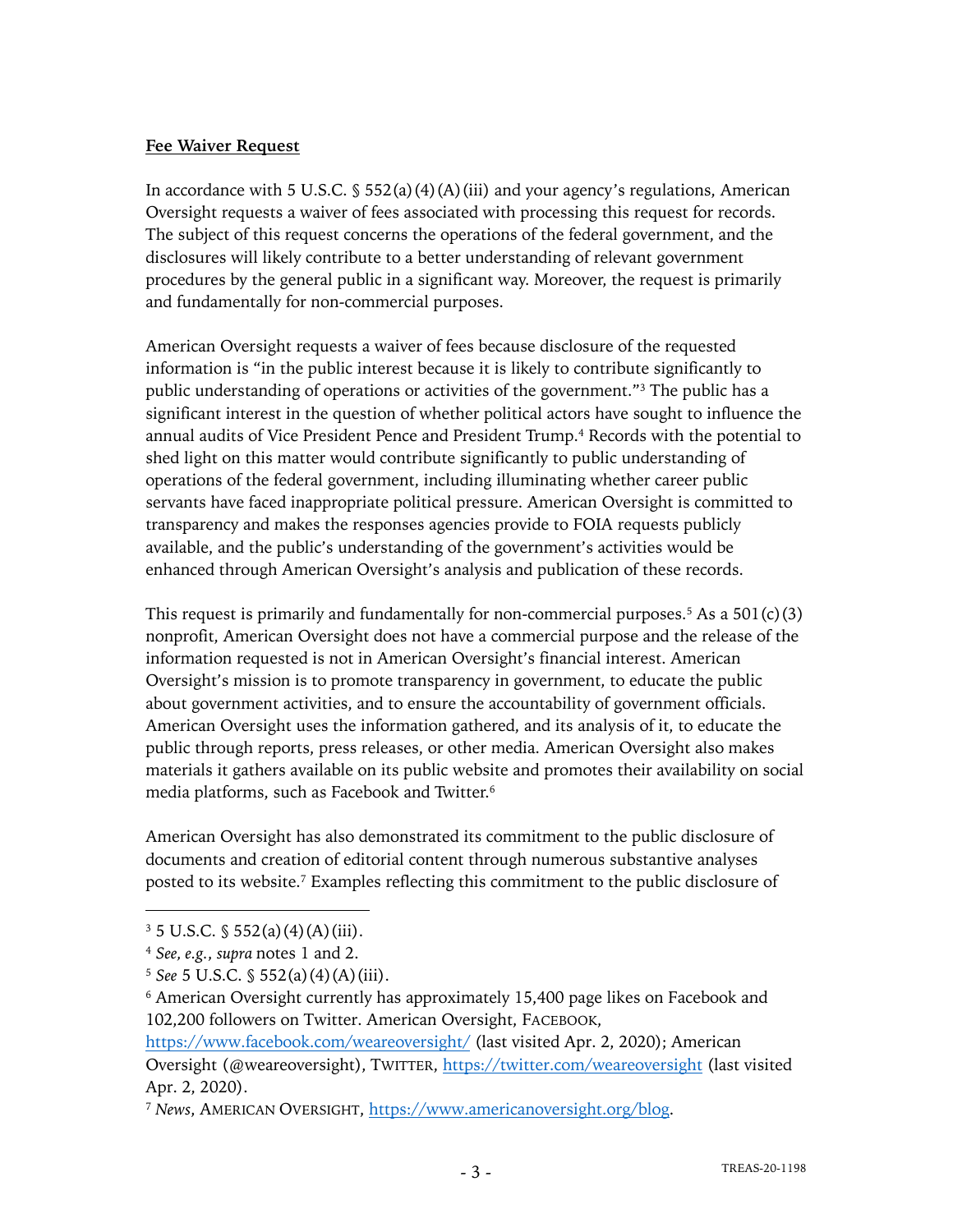documents and the creation of editorial content include the posting of records related to an ethics waiver received by a senior Department of Justice attorney and an analysis of what those records demonstrated regarding the Department's process for issuing such waivers;8 posting records received as part of American Oversight's "Audit the Wall" project to gather and analyze information related to the administration's proposed construction of a barrier along the U.S.-Mexico border, and analyses of what those records reveal;<sup>9</sup> posting records regarding potential self-dealing at the Department of Housing & Urban Development and related analysis;<sup>10</sup> posting records and analysis relating to the federal government's efforts to sell nuclear technology to Saudi Arabia;11 and posting records and analysis regarding the Department of Justice's decision in response to demands from Congress to direct a U.S. Attorney to undertake a wide-ranging review and make recommendations regarding criminal investigations relating to the President's political opponents and allegations of misconduct by the Department of Justice itself and the Federal Bureau of Investigation.<sup>12</sup>

Accordingly, American Oversight qualifies for a fee waiver.

Notwithstanding its fee waiver request, pursuant to 31 C.F.R. § 1.5(b)(7), American Oversight hereby states that it is willing to pay fees in an amount not more than \$25.00.

## **Guidance Regarding the Search & Processing of Requested Records**

In connection with its request for records, American Oversight provides the following guidance regarding the scope of the records sought and the search and processing of records:

<sup>8</sup> *DOJ Records Relating to Solicitor General Noel Francisco's Recusal*, AMERICAN OVERSIGHT, https://www.americanoversight.org/document/doj-civil-division-response-noel-franciscocompliance; *Francisco & the Travel Ban: What We Learned from the DOJ Documents*, AMERICAN OVERSIGHT, https://www.americanoversight.org/francisco-the-travel-ban-what-welearned-from-the-doj-documents.

<sup>9</sup> *See generally Audit the Wall*, AMERICAN OVERSIGHT,

https://www.americanoversight.org/investigation/audit-the-wall; *see, e.g.*, *Border Wall Investigation Report: No Plans, No Funding, No Timeline, No Wall*, AMERICAN OVERSIGHT, https://www.americanoversight.org/border-wall-investigation-report-no-plans-nofunding-no-timeline-no-wall.

<sup>10</sup> *Documents Reveal Ben Carson Jr.'s Attempts to Use His Influence at HUD to Help His Business*, AMERICAN OVERSIGHT, https://www.americanoversight.org/documents-reveal-ben-carsonjr-s-attempts-to-use-his-influence-at-hud-to-help-his-business.

<sup>11</sup> *Investigating the Trump Administration's Efforts to Sell Nuclear Technology to Saudi Arabia*, AMERICAN OVERSIGHT, https://www.americanoversight.org/investigating-the-trumpadministrations-efforts-to-sell-nuclear-technology-to-saudi-arabia.

<sup>12</sup> *Sessions' Letter Shows DOJ Acted on Trump's Authoritarian Demand to Investigate Clinton*, AMERICAN OVERSIGHT, https://www.americanoversight.org/sessions-letter.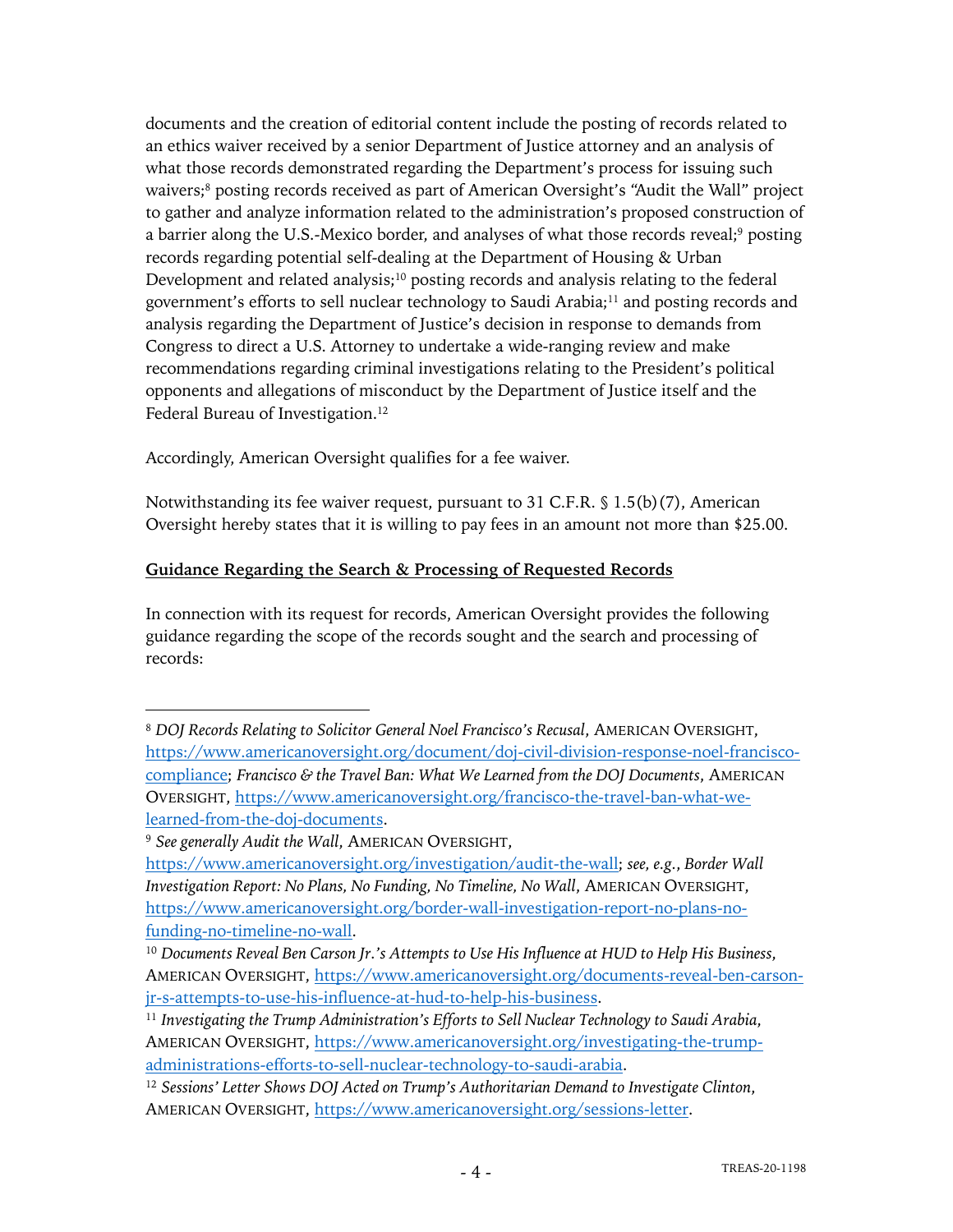- Please search all locations and systems likely to have responsive records, regardless of format, medium, or physical characteristics. For instance, if the request seeks "communications," please search all locations likely to contain communications, including relevant hard-copy files, correspondence files, appropriate locations on hard drives and shared drives, emails, text messages or other direct messaging systems (such as iMessage, WhatsApp, Signal, or Twitter direct messages), voicemail messages, instant messaging systems such as Lync or ICQ, and shared messages systems such as Slack.
- In conducting your search, please understand the terms "record," "document," and "information" in their broadest sense, to include any written, typed, recorded, graphic, printed, or audio material of any kind. We seek records of any kind, including electronic records, audiotapes, videotapes, and photographs, as well as letters, emails, facsimiles, telephone messages, voice mail messages and transcripts, notes, or minutes of any meetings, telephone conversations or discussions.
- Our request for records includes any attachments to those records or other materials enclosed with those records when they were previously transmitted. To the extent that an email is responsive to our request, our request includes all prior messages sent or received in that email chain, as well as any attachments to the email.
- Please search all relevant records or systems containing records regarding agency business. Do not exclude records regarding agency business contained in files, email accounts, or devices in the personal custody of your officials, such as personal email accounts or text messages. Records of official business conducted using unofficial systems or stored outside of official files are subject to the Federal Records Act and FOIA.13 It is not adequate to rely on policies and procedures that require officials to move such information to official systems within a certain period of time; American Oversight has a right to records contained in those files even if material has not yet been moved to official systems or if officials have, by intent or through negligence, failed to meet their obligations.<sup>14</sup>
- Please use all tools available to your agency to conduct a complete and efficient search for potentially responsive records. Agencies are subject to government-wide requirements to manage agency information electronically,<sup>15</sup> and many agencies

<sup>13</sup> *See Competitive Enter. Inst. v. Office of Sci. & Tech. Policy*, 827 F.3d 145, 149–50 (D.C. Cir. 2016); *cf. Judicial Watch, Inc. v. Kerry*, 844 F.3d 952, 955–56 (D.C. Cir. 2016). <sup>14</sup> *See Competitive Enter. Inst. v. Office of Sci. & Tech. Policy*, No. 14-cv-765, slip op. at 8 (D.D.C. Dec. 12, 2016).

<sup>&</sup>lt;sup>15</sup> Presidential Memorandum—Managing Government Records, 76 Fed. Reg. 75,423 (Nov. 28, 2011), https://obamawhitehouse.archives.gov/the-pressoffice/2011/11/28/presidential-memorandum-managing-government-records; Office of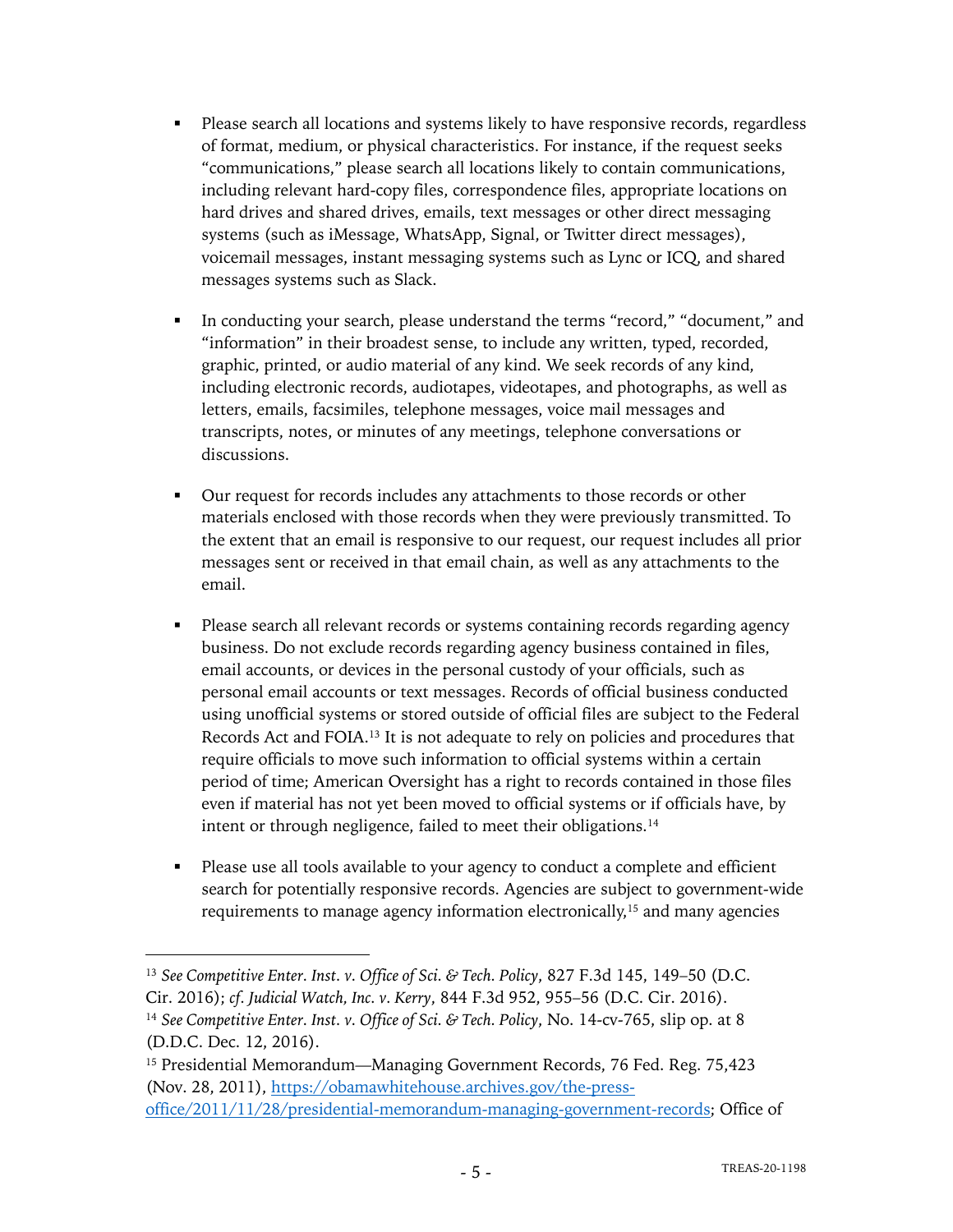have adopted the National Archives and Records Administration (NARA) Capstone program, or similar policies. These systems provide options for searching emails and other electronic records in a manner that is reasonably likely to be more complete than just searching individual custodian files. For example, a custodian may have deleted a responsive email from his or her email program, but your agency's archiving tools may capture that email under Capstone. At the same time, custodian searches are still necessary; agencies may not have direct access to files stored in .PST files, outside of network drives, in paper format, or in personal email accounts.

- In the event some portions of the requested records are properly exempt from disclosure, please disclose any reasonably segregable non-exempt portions of the requested records. If a request is denied in whole, please state specifically why it is not reasonable to segregate portions of the record for release.
- Please take appropriate steps to ensure that records responsive to this request are not deleted by the agency before the completion of processing for this request. If records potentially responsive to this request are likely to be located on systems where they are subject to potential deletion, including on a scheduled basis, please take steps to prevent that deletion, including, as appropriate, by instituting a litigation hold on those records.

### **Conclusion**

If you have any questions regarding how to construe this request for records or believe that further discussions regarding search and processing would facilitate a more efficient production of records of interest to American Oversight, please do not hesitate to contact American Oversight to discuss this request. American Oversight welcomes an opportunity to discuss its request with you before you undertake your search or incur search or duplication costs. By working together at the outset, American Oversight and your agency can decrease the likelihood of costly and time-consuming litigation in the future.

Where possible, please provide responsive material in an electronic format by email. Alternatively, please provide responsive material in native format or in PDF format on a USB drive. Please send any responsive material being sent by mail to American Oversight, 1030 15th Street NW, Suite B255, Washington, DC 20005. If it will accelerate release of responsive records to American Oversight, please also provide responsive material on a rolling basis.

We share a common mission to promote transparency in government. American Oversight looks forward to working with your agency on this request. If you do not understand any part of this request, please contact Megan Field at  $f{o}$ ia@americanoversight.org or

Mgmt. & Budget, Exec. Office of the President, Memorandum for the Heads of Executive Departments & Independent Agencies, "Managing Government Records Directive," M-12-18 (Aug. 24, 2012), https://www.archives.gov/files/records-mgmt/m-12-18.pdf.